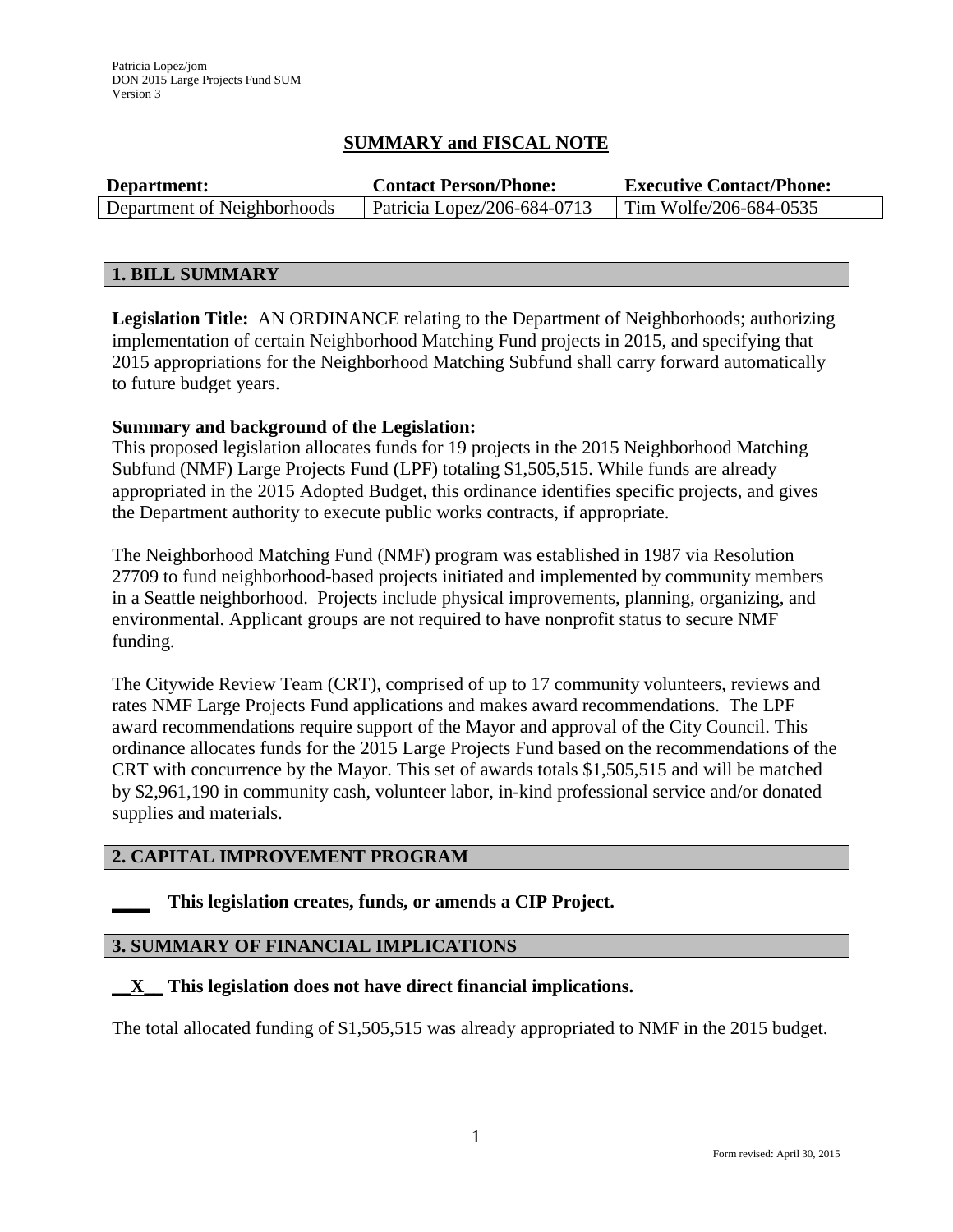### **4. OTHER IMPLICATIONS**

- **a) Does the legislation have indirect or long-term financial impacts to the City of Seattle that are not reflected in the above?** No
- **b) Is there financial cost or other impacts of not implementing the legislation?** By not implementing this legislation, the city would not leverage non-city resources (including cash) valued at almost \$2,961,190 provided by the community for these 19 projects.
- **c) Does this legislation affect any departments besides the originating department?**  Eight of the 19 awarded LPF projects are on City property managed by Seattle Department of Transportation, Seattle Parks and Recreation, and Department of Finance and Administrative Services (FAS). Each department reviewed the LPF applications, approved the applications, and provided City requirements for project coordination, permitting, maintenance, and/or other expectations.

#### **Seattle Department of Transportation (SDOT)**

The following LPF projects have been reviewed and approved by SDOT staff including: Howard Wu, Associate Civil Engineer, and John Marek, Supervisor, Traffic Spot Improvements.

| <b>Project</b>                        | <b>Notes</b>                                    |
|---------------------------------------|-------------------------------------------------|
| Cherry Street Urban Rain Garden       | The oversight and monitoring of these projects  |
| Weedin Place Gateway & Public         | is covered by permitting costs already included |
| Space                                 | in the project budgets.                         |
| Melrose Promenade Implementation      |                                                 |
| <b>Construction Planning for East</b> |                                                 |
| Howe Steps Plaza                      |                                                 |

### **Department of Parks and Recreation (DPR)**

The following LPF projects have been approved by Parks Project Steering Committee. The committee is chaired by Michael Shiosaki, Director, Planning and Development Division and includes the following DPR staff: Christopher Williams, Deputy Superintendent; Amy Williams, Manager, Budget and Administrative Services; Michelle Finnegan, Director, Budget and Administrative Services; Dan Johnson Director, Parks Division; Cheryl Fraser, Director, Regional Parks and Strategic Outreach Division; Gerry Asp, Strategic Advisor, Office of the Superintendent; and Carson Jones, Facilities Maintenance Manager, Parks Division.

| Project      | <b>Notes</b>                                                                     |
|--------------|----------------------------------------------------------------------------------|
|              | Activating Rainier Beach Urban Farm   DPR has a lease with Seattle Tilth for the |
| and Wetlands | Rainier Urban Farm that includes all                                             |
|              | maintenance costs and liability.                                                 |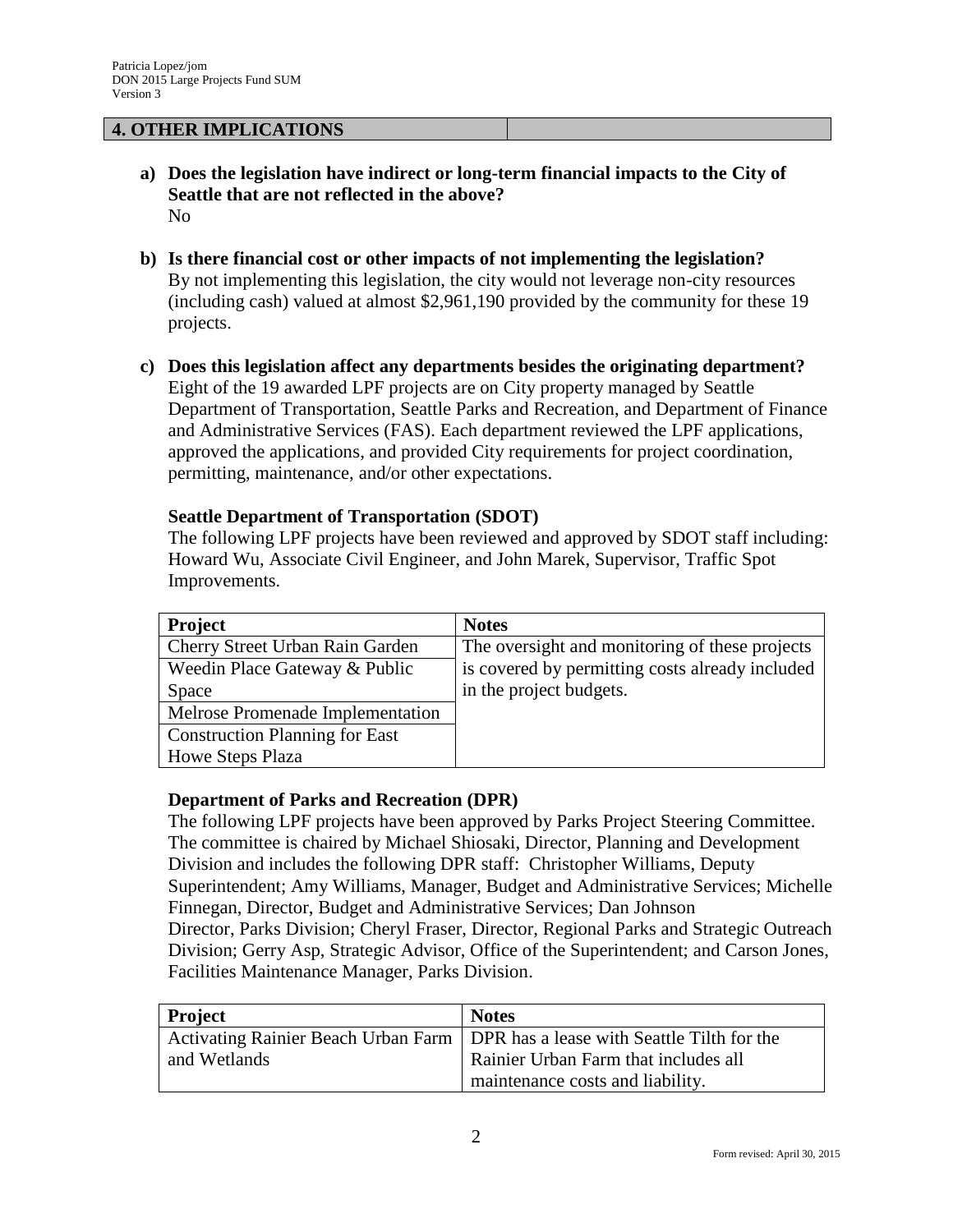| Jimi Hendrix Park: Are You            | This project supports an existing Parks   |
|---------------------------------------|-------------------------------------------|
| Experienced? Phase 2                  | Opportunity Fund project which includes   |
|                                       | O&M costs.                                |
| <b>Seward Park Torii Construction</b> | Over the next five years, O&M costs are   |
| Project                               | estimated to be \$2,200-\$2,500 per year. |

### **Department of Finance and Administrative Services (FAS)**

FAS owns the Central Area Senior Center property. The project has been reviewed and approved by the following FAS staff members: Hillary Hamilton, Real Estate Services Manager; Scott Thomson, Property Management Specialist; and Chris Potter, Facilities Operations Division Director.

| Project                                   | <b>Notes</b>                                 |
|-------------------------------------------|----------------------------------------------|
| Central Area Senior Center Planning       | This is a planning project and does not have |
| <b>Options for Facility Redevelopment</b> | any anticipated O&M costs.                   |

- **d) Is a public hearing required for this legislation?**  No
- **e) Is publication of notice with** *The Daily Journal of Commerce* **and/or** *The Seattle Times* **required for this legislation?** No
- **f) Does this legislation affect a piece of property?** Yes
- **g) Please describe any perceived implication for the principles of the Race and Social Justice Initiative. Does this legislation impact vulnerable or historically disadvantaged communities?**

The following are examples of 2015 LPF projects that directly benefit communities of color and historically underrepresented communities and are supportive of the principles of the City's Race and Social Justice Initiative:

| <b>LPF</b> Project                    | <b>RSJ</b> implications                            |
|---------------------------------------|----------------------------------------------------|
| <b>Activating Rainier Beach Urban</b> | Provides access to organic farming, food           |
| Farm and Wetlands                     | distribution, and education to low-income          |
|                                       | community members, youth and communities of        |
|                                       | color in Rainier Beach. Enhances public open space |
|                                       | in the Rainier Beach community.                    |